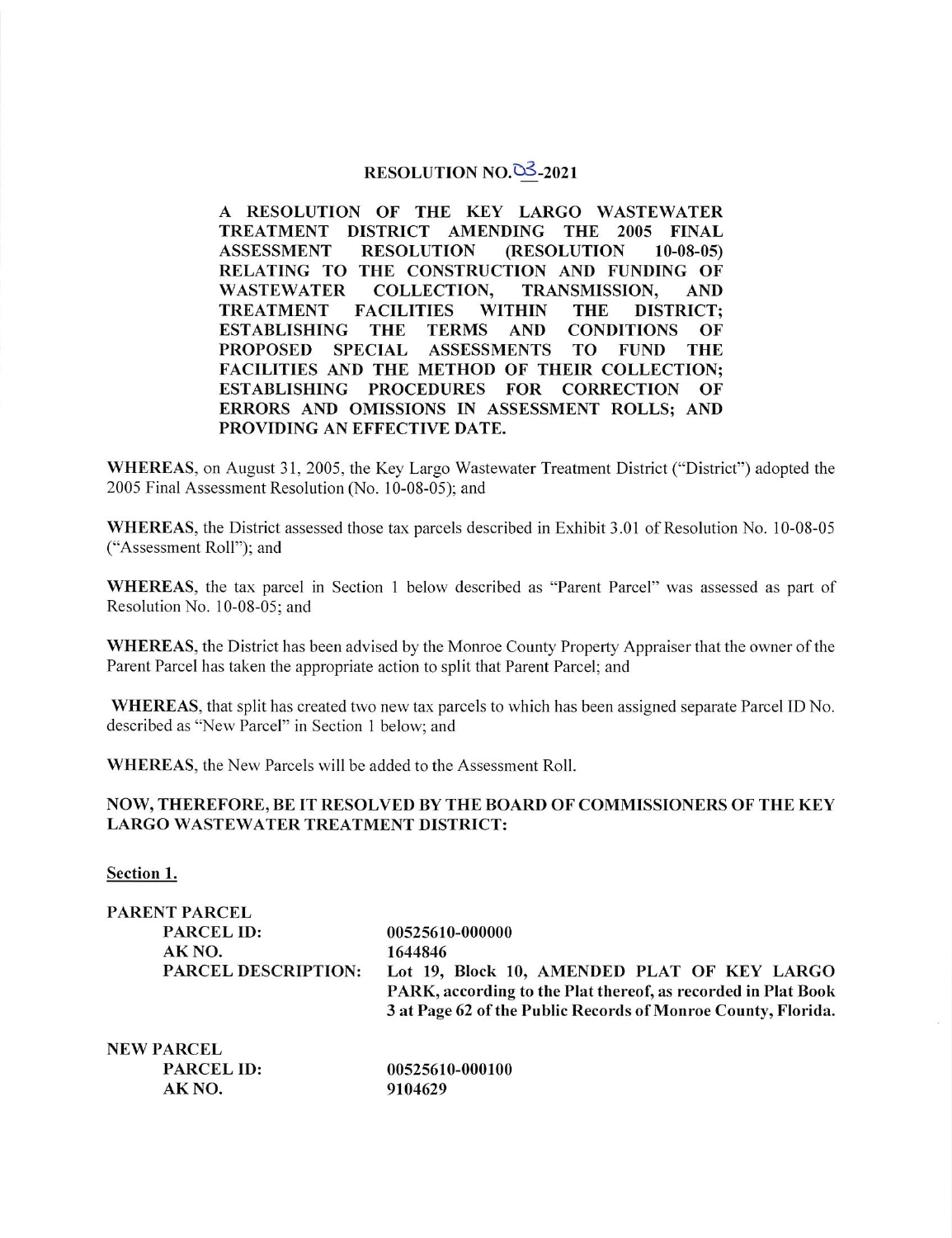|            | <b>PARCEL DESCRIPTION:</b><br><b>EDU</b><br><b>BEGINNING BALANCE</b> | Lot 18, Block 10, AMENDED PLAT OF KEY LARGO<br>PARK, according to the Plat thereof, as recorded in Plat Book<br>3 at Page 62 of the Public Records of Monroe County, Florida.<br>1.0<br>\$4,770.00 |  |
|------------|----------------------------------------------------------------------|----------------------------------------------------------------------------------------------------------------------------------------------------------------------------------------------------|--|
|            | <b>NEW PARCEL</b>                                                    |                                                                                                                                                                                                    |  |
|            | <b>PARCEL ID:</b>                                                    | 00525610-000200                                                                                                                                                                                    |  |
|            | AK NO.                                                               | 9104630                                                                                                                                                                                            |  |
|            | <b>PARCEL DESCRIPTION:</b>                                           | Lot 20, Block 10, AMENDED PLAT OF KEY LARGO<br>PARK, according to the Plat thereof, as recorded in Plat Book                                                                                       |  |
|            |                                                                      | 3 at Page 62 of the Public Records of Monroe County, Florida.                                                                                                                                      |  |
|            | <b>EDU</b>                                                           | 1.0                                                                                                                                                                                                |  |
|            | <b>BEGINNING BALANCE</b>                                             | \$4,770.00                                                                                                                                                                                         |  |
|            |                                                                      |                                                                                                                                                                                                    |  |
| Section 2. |                                                                      | 2005 FINAL ASSESSMENT RESOLUTION AMENDED. The 2005                                                                                                                                                 |  |
|            |                                                                      | Final Assessment Resolution is hereby amended to include the parcels<br>described as New Parcel in Section 1 above.                                                                                |  |
|            |                                                                      |                                                                                                                                                                                                    |  |
| Section 3. |                                                                      | 2005 ASSESSMENT ROLL AMENDED. The Assessment Roll, as                                                                                                                                              |  |
|            |                                                                      | described in Exhibit 3.01 of the 2005 Final Assessment Resolution (No.<br>10-08-05) is hereby amended to include the parcels described as New                                                      |  |
|            |                                                                      | Parcel in Section 1 above.                                                                                                                                                                         |  |
|            |                                                                      |                                                                                                                                                                                                    |  |
| Section 4. |                                                                      | 2005 FINAL ASSESSMENT RESOLUTION IN EFFECT. Except as<br>modified, supplemented, and amended herein, the 2005 Final Assessment                                                                     |  |
|            |                                                                      | Resolution (No. 10-08-05), and all previous amendments duly adopted by                                                                                                                             |  |
|            |                                                                      | the District, shall remain in full force and effect.                                                                                                                                               |  |

Section 5. APPLICABILITY AND EFFECTIVE DATE. This resolution shall take effect upon adoption by the Board of Commissioners.

## RESOLVED AND ADOPTED THIS 20<sup>th</sup> DAY OF APRIL 2021

The foregoing Resolution was offered by Commissioner  $\overrightarrow{H}e_i \cap \overrightarrow{ }$ , who moved its approval. The motion was seconded by Commissioner  $\zeta(u)\leq u$ , and being put to a vote the result was as follows:

|                           | AYE.      | <b>NAY</b>               |
|---------------------------|-----------|--------------------------|
| Chairman Rodriguez        |           |                          |
| Commissioner Cullen       |           |                          |
| <b>Commissioner Heim</b>  |           |                          |
| Commissioner Thompson     | Resigneal | $\overline{\phantom{a}}$ |
| <b>Commissioner Tobin</b> |           |                          |